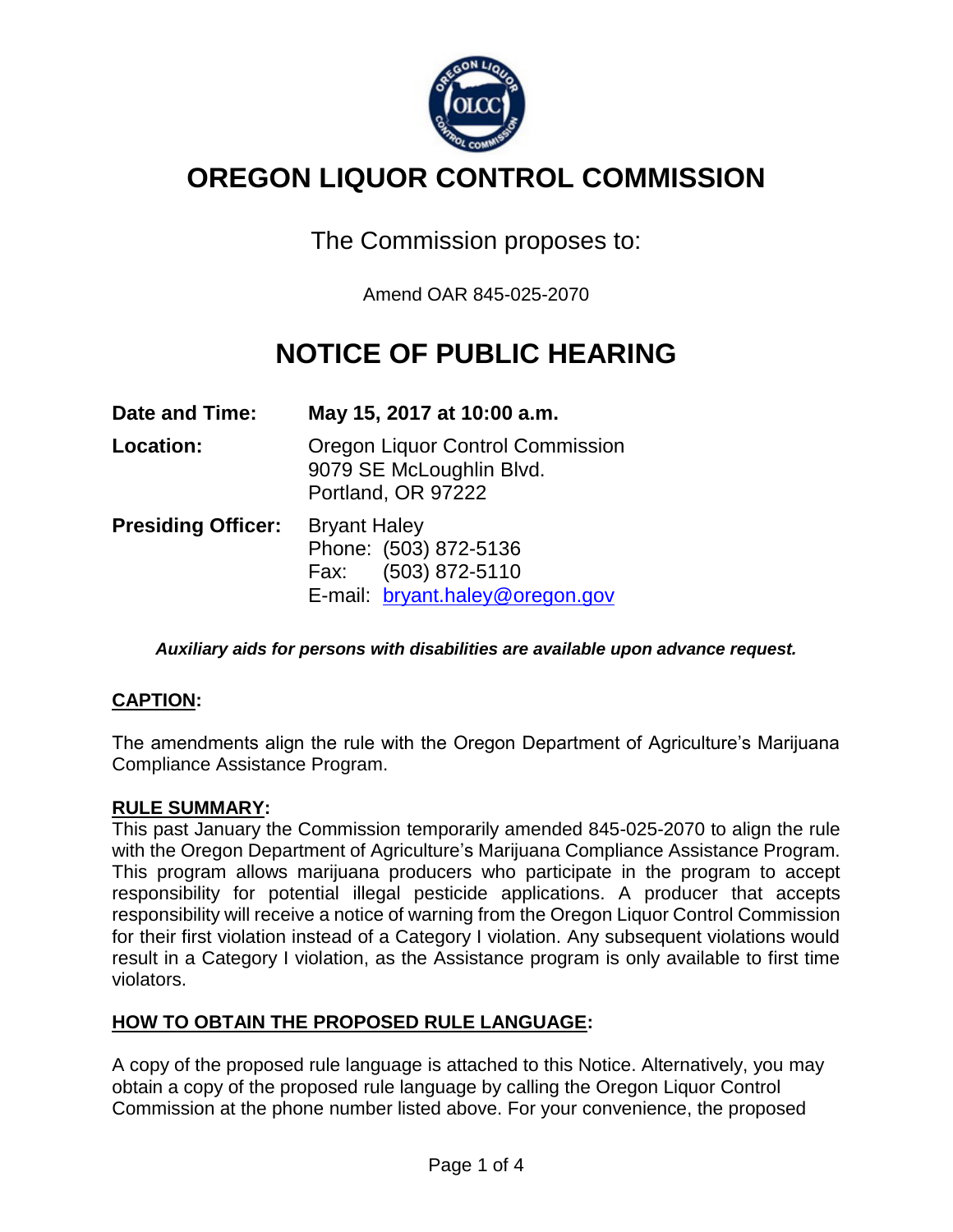rule language is also available on our website at: [http://www.oregon.gov/OLCC/pages/index.aspx.](http://www.oregon.gov/OLCC/pages/index.aspx)

Go to the "Laws and Rules" tab on the left side of the screen, and then follow the link to the "Proposed Rulemaking" section of our website. You will find all of the relevant rulemaking documents, including the proposed rule language, under the "845-025-2070 - Pesticides, Fertilizers and Agricultural Chemicals" section of this webpage.

### **HOW TO SUBMIT COMMENTS:**

During the hearing, you may present oral or written testimony that includes opinions, information, concerns or proposals related to this rulemaking matter. The Commission also requests comments on whether other options exist and/or should be considered for achieving the rule's substantive goals while reducing the negative economic impact of the proposed rule on business.

After the hearing, you may submit written comments in person, by mail, by fax or by e-mail (see above for relevant contact information). **However, all written comments must be received by 5:00 p.m. on May 30, 2017.**

The Commission reserves the right to request and receive additional comments at any time on or before the date the Commission takes final action on this rulemaking matter.

### **STATEMENT OF NEED AND FISCAL IMPACT:**

In the Matter of: The proposed amendments of OAR 845-025-2070.

Statutory Authority: ORS 475B.025 & 475B.070

Statutes Implemented: ORS 475B.070 & 475B.160

Need for the Rule:

The newly forming recreational marijuana market has faced challenges related to the testing of marijuana and marijuana items for pesticides. The Oregon Department of Agriculture Marijuana Compliance Assistance Program aides first time violators. The proposed amendments will align 845-025-2070 with the Department of Agriculture's program.

Documents Relied Upon and Where They Are Available:

ORS 471.070 available from Legislative Counsel

Rule File available from the Oregon Liquor Control Commission, Administrative Policy & Process Division.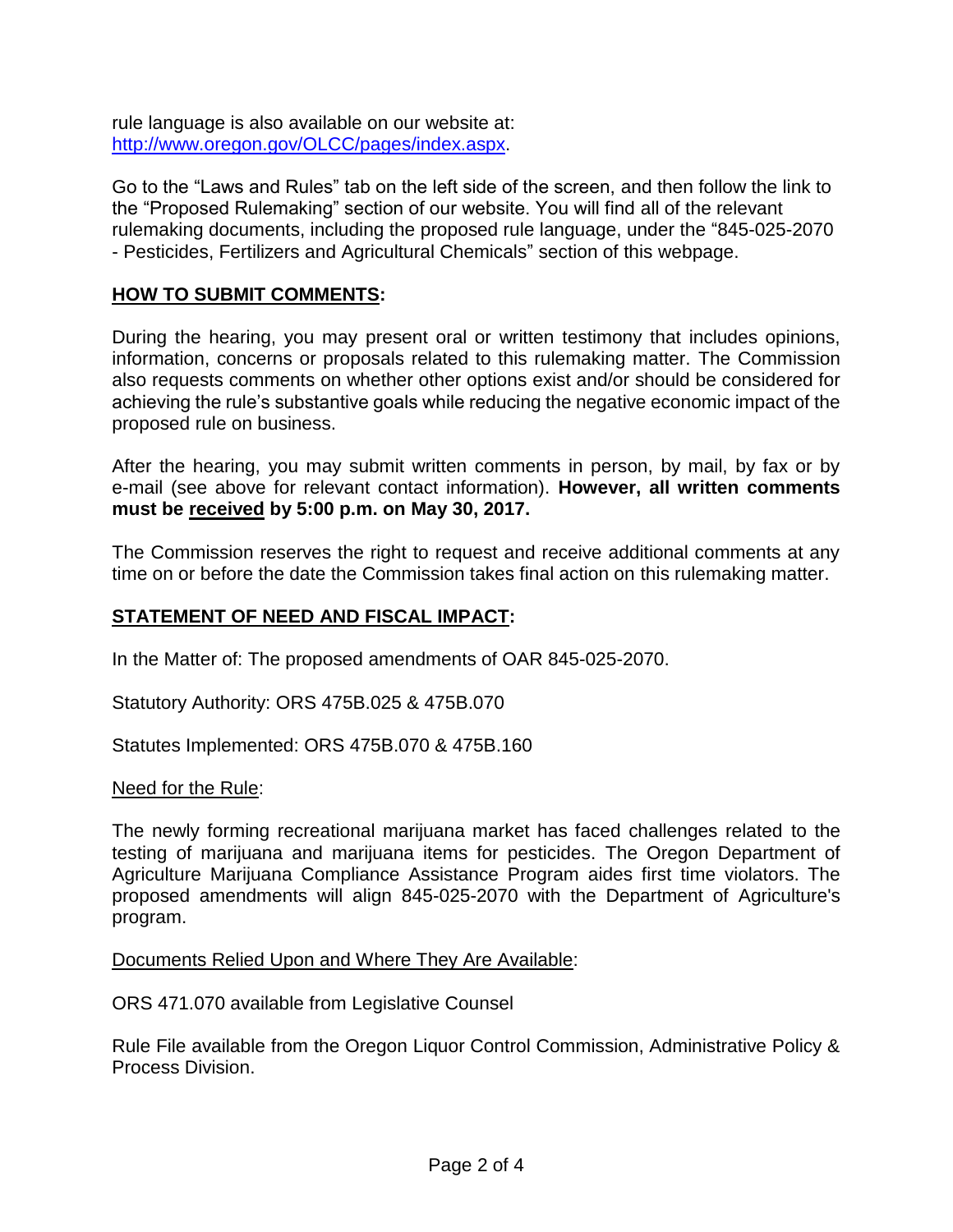Fiscal and Economic Impact Statement:

This statement takes into account the fiscal impact on: (a) Licensees/Permitees; (b) Local Government; (c) State Agencies; and (d) the Public.

(a) Licensees

 The amendments to OAR 845-025-2070 will have a positive impact upon marijuana producer licensees. Specifically, Licensees marijuana whose marijuana fails pesticide testing will be able to work with the Department of Agriculture to rectify their growing techniques and not face a Category I violation from the Commission.

(b) Local Government.

 The amendments will have no impact upon local government, as this rule does not apply to local government agencies.

(c) State Agencies.

 The amendments will have some impact upon both the Oregon Liquor Control Commission and the Oregon Department of Agriculture, as both agencies will need to work with licensees whom fail pesticide testing.

(d) The Public.

 The amendments may have a positive impact upon the public, as licensees will be given a chance to rectify their products and continue supplying the growing marijuana market.

### Statement of Cost of Compliance:

1. Impact on state agencies, units of local government and the public (ORS 183.335(2)(b)(E)):

- State agencies
	- o The amendments will have some impact upon both the Oregon Liquor Control Commission and the Oregon Department of Agriculture, as both agencies will need to work with licensees whom fail pesticide testing.
- Local Government
	- $\circ$  The amendments will have no impact upon local government, as this rule does not apply to local government agencies.
- Public
	- $\circ$  The amendments may have a positive impact upon the public, as licensees will be given a chance to rectify their products and continue supplying the growing marijuana market.

2. Cost of compliance effect on small business (ORS 183.336):

a. Estimate the number of small businesses and types of business and industries with small businesses subject to the rule: